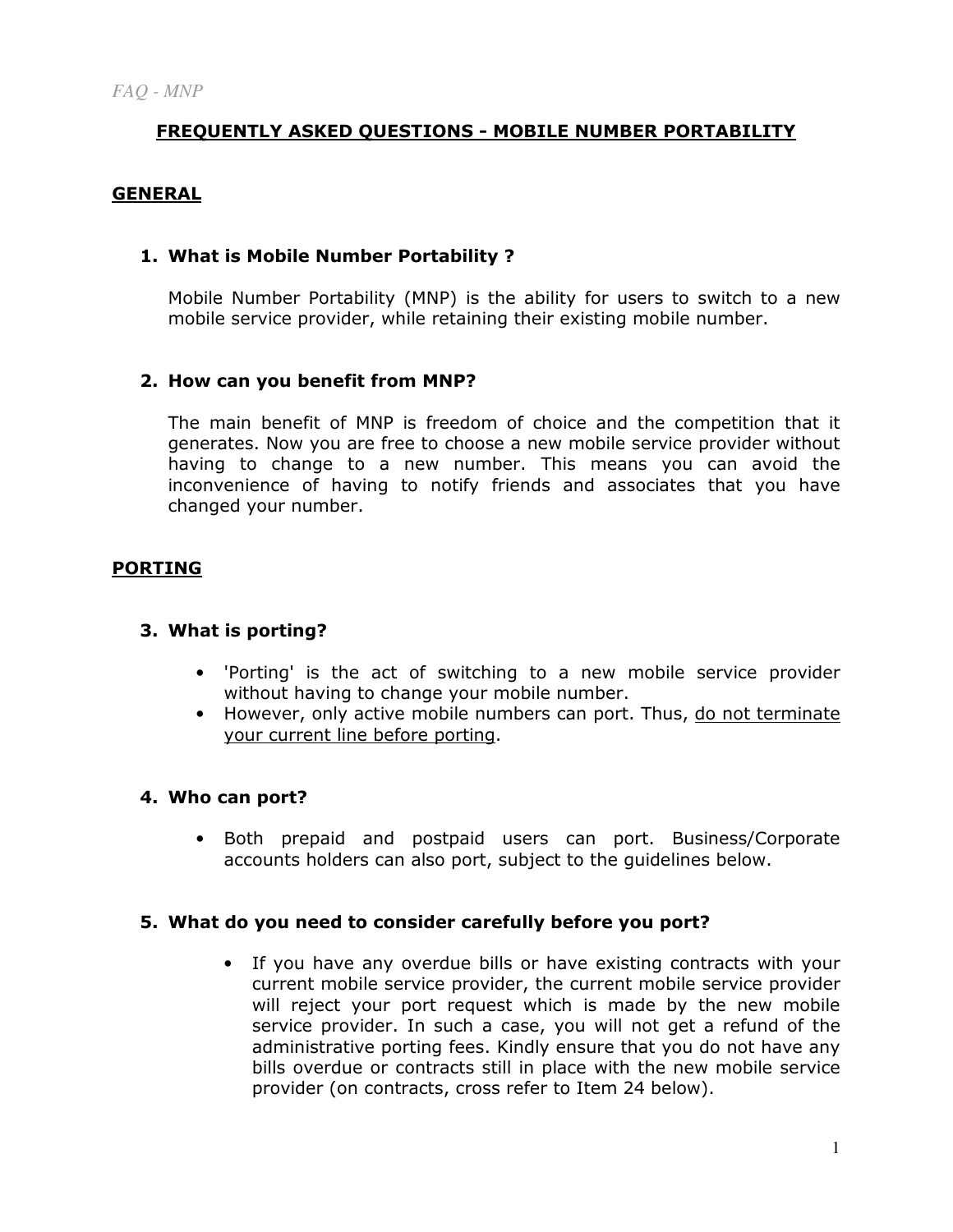- For prepaid users, you need to know that all existing credit will expire upon successful porting and not be carried to the new mobile service provider. Therefore, you are encouraged to plan accordingly.
- You need to understand that the call charges and packages offered by the new mobile service provider may differ from your current mobile service provider. Choose wisely.
- The timing of the change. Are you planning to travel during the porting process? There may be an impact on international roaming if you travel during the porting process and if a prior understanding is not reached with the current mobile service provider.
- You need to know that value added services differ from one mobile service provider to another. The services that is on offer will not be exactly the same as what you previously had.
- All supplementary accounts must be ported with the principal account.

### 6. How can I port to a new service provider?

- You will have to go to the new mobile service provider's Service Centre or Authorised Dealer to request for number porting. \*
- Fill in a Service Registration Form and pay the porting fees for processing. You will be issued with a new SIM card.
- Upon approval, the new mobile service provider will inform you that you have successfully ported when the new SIM card is activated.

\*Please note that your request to port will act as a notice to your current service provider to terminate your subscription.

### 7. How long does it take to port to the new provider?

The porting process will not take more than 5 business days for individual porting whereas for business porting, it will not take more than 10 business days.

## 8. When can I request to port?

You can request to port during the opening hours of all authorised MNP porting centres (the dealer or service centres of your new mobile service provider.)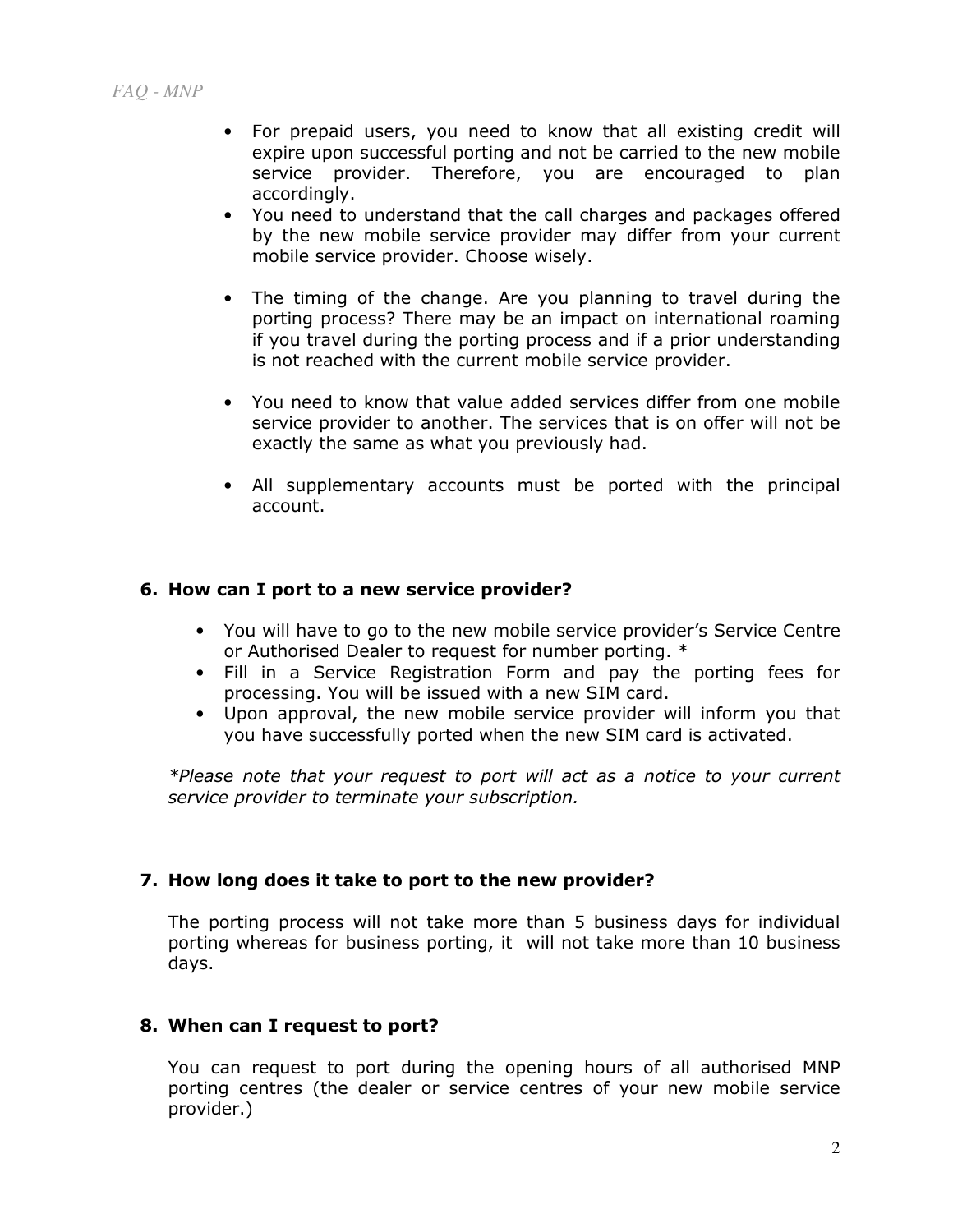### 9. Can I port my number more than once?

Yes, but you cannot make more than one MNP request within the same period to different mobile service providers.

### 10. What do I need to provide when I am porting?

For individual or consumer ports, you have to provide:

- MyKAD / Police or Army ID (if in the armed forces)/ Passport/ Old IC.
- A copy of your current bill from your existing mobile service provider if you are a Postpaid user (depending on your new mobile service provider.)

For business ports, you have to provide:

 Letter of authorisation from the company containing customer name, business registration number, account number from current mobile service provider.

# 11. If I port to a new mobile service provider and make a call, which number will actually appear on the receiver's mobile phone?

Your existing mobile number will appear on the receiver's mobile phone screen.

## 12. What if I have supplementary lines under my account?

All supplementary lines have to be ported together with the principal line.

Note: If a customer fails to inform the new mobile service provider of this during the porting request, the porting request will be rejected.

### 13. What if one of my supplementary line holders does not want to port?

The principal line holder must visit the existing service provider to terminate the relevant supplementary line. The supplementary line holder will then need to re-register as a principal account holder.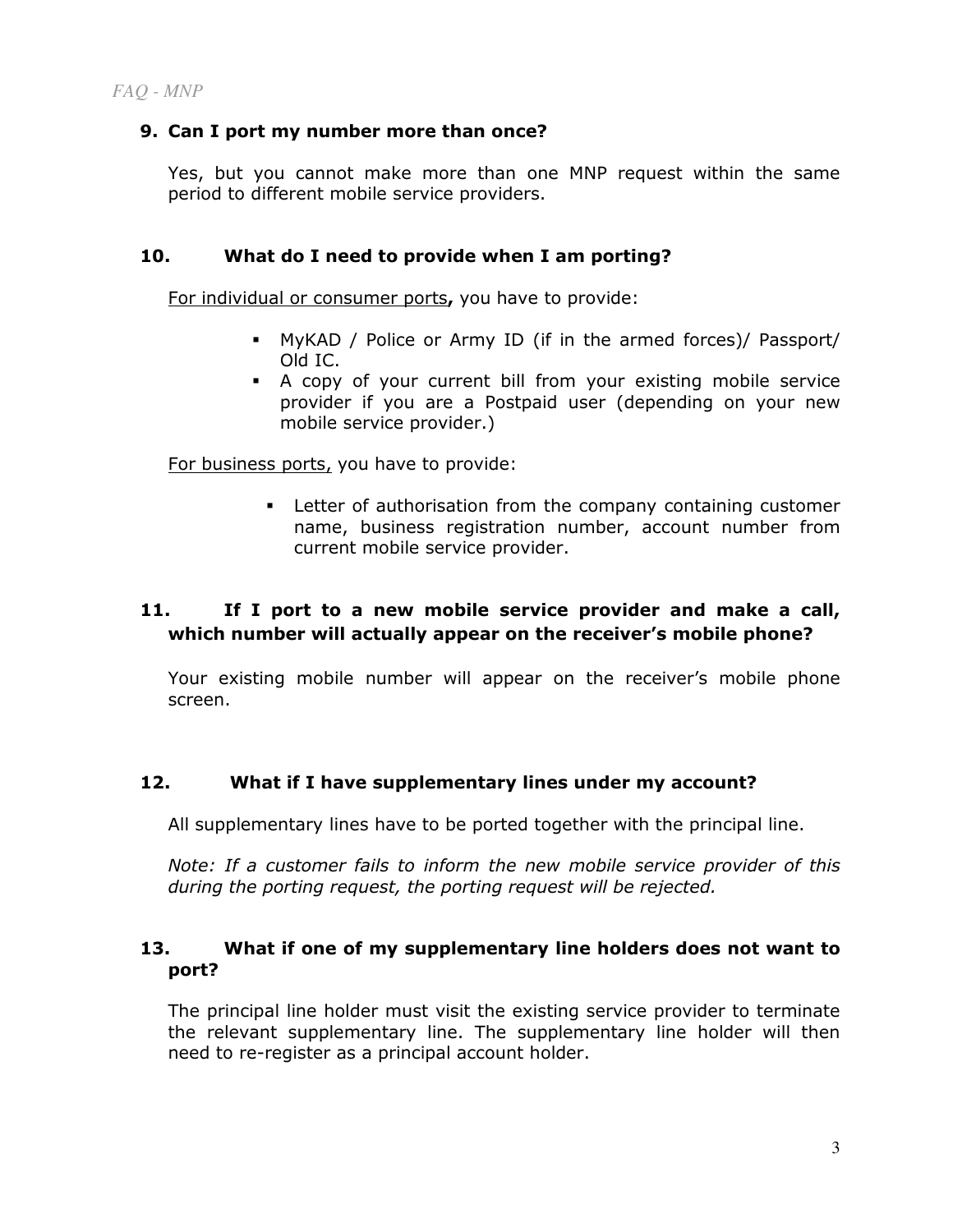*FAQ - MNP* 

Once this process is completed, then the primary principal holder (you) can port the line.

### 14. Can I get someone else to submit my port request?

- Yes, you can appoint a representative or an agent to do your number portability request.
- However, the following documents are required by the new service provider for processing.
	- > A proxy authorisation letter signed by the registered customer or authorised signatories (for business porting).
	- > A copy of the registered user's MyKAD/ other ID.
	- > A copy of your representative or agent's MyKAD/ other ID.

### 15. Can my number be ported without my permission?

No, it cannot. The new mobile service provider must verify the customer's request and validate the supporting documents.

### 16. Can I decide the date and time at which my number is ported?

- No, you cannot dictate when your number should be ported.
- Upon receiving the porting request from you, the new mobile service provider will automatically send it for processing.
- You will be informed once the porting validation process is completed, and when your new SIM card is activated.

# 17. Before porting, I have to settle all necessary payments with the current provider. However, there will be a period between the final payment day and the porting day. To which provider do I have to pay for the transactions made during the time gap?

You will have to pay your previous mobile service provider, and ensure you do not have any past and overdue payment.

## PORTING FEES

### 18. How much would it cost me to port to a new service provider?

The maximum that a mobile service provider can charge for a port is RM25 but the fees might vary downwards from one service provider to another.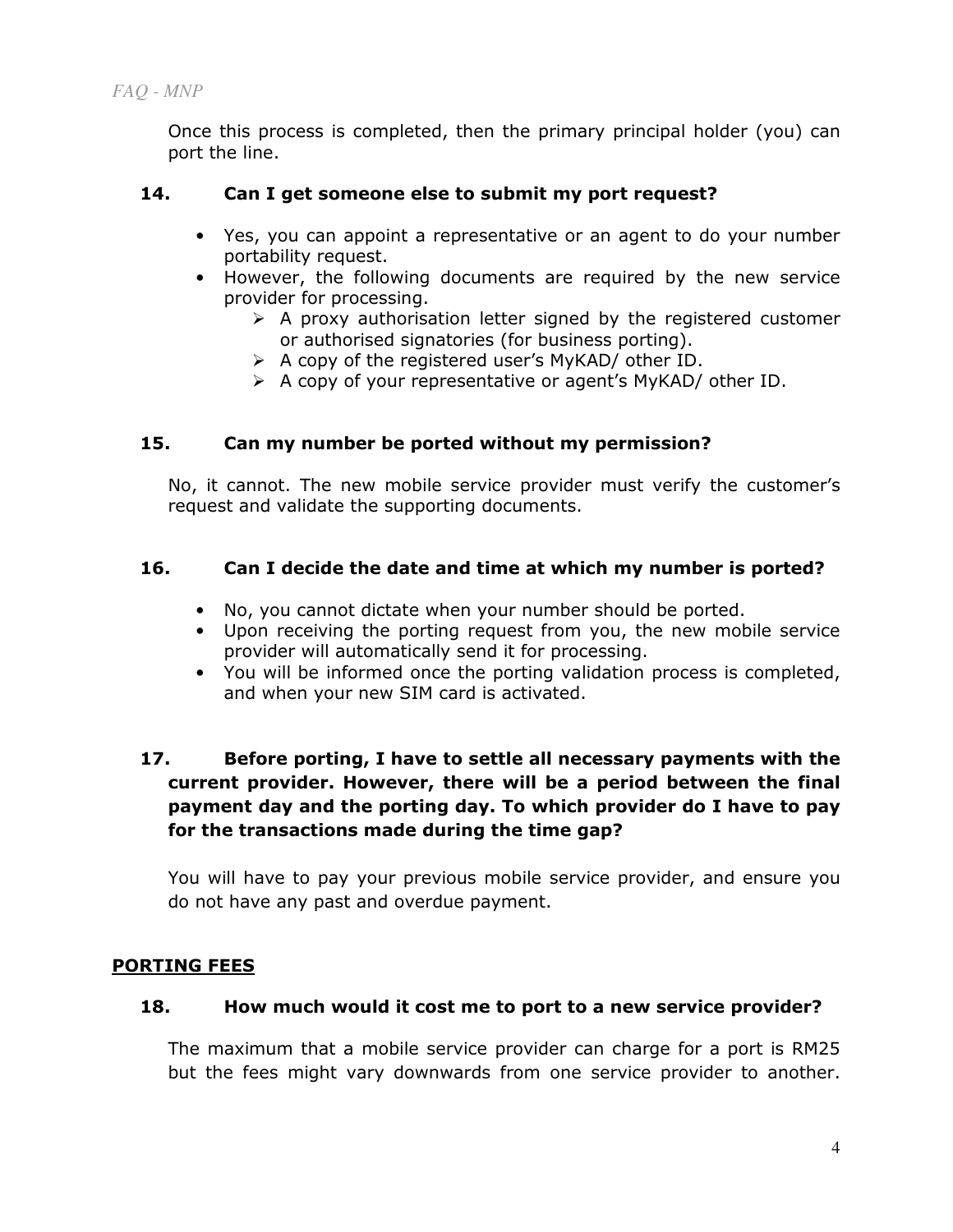This fees will cover the administrative charges, issuance of your new SIM card and all other costs in relation to your port.

## 19. May I cancel my port request before it is approved? Will I get a refund?

Yes, you may cancel your port request with your new mobile service provider before it is approved. However, porting fees are not refundable as the administrative charges and costs for SIM issuance would have already been incurred.

## SIM CARD

### 20. Do I get a new SIM card when I change my mobile service provider?

Yes, you will be given a new SIM card by the new mobile service provider.

## **SERVICES**

### 21. Do I need to cancel my existing services before I port to a new mobile service provider?

No, you do not have to cancel your existing services. Your existing services with the current mobile service provider will automatically be terminated once you have successfully ported to the new mobile service provider.

## 22. Will I still enjoy the same services during the porting process?

Yes, you will still enjoy the same services, except for International Roaming Services, which your current mobile service provider may suspend upon your porting request.

### 23. After porting, will I enjoy the same services from the new mobile service provider?

- No, you can only port your number and not value-added services.
- You must re-register for all the value-added services that you want to subscribe to with the new service provider. You need to know that the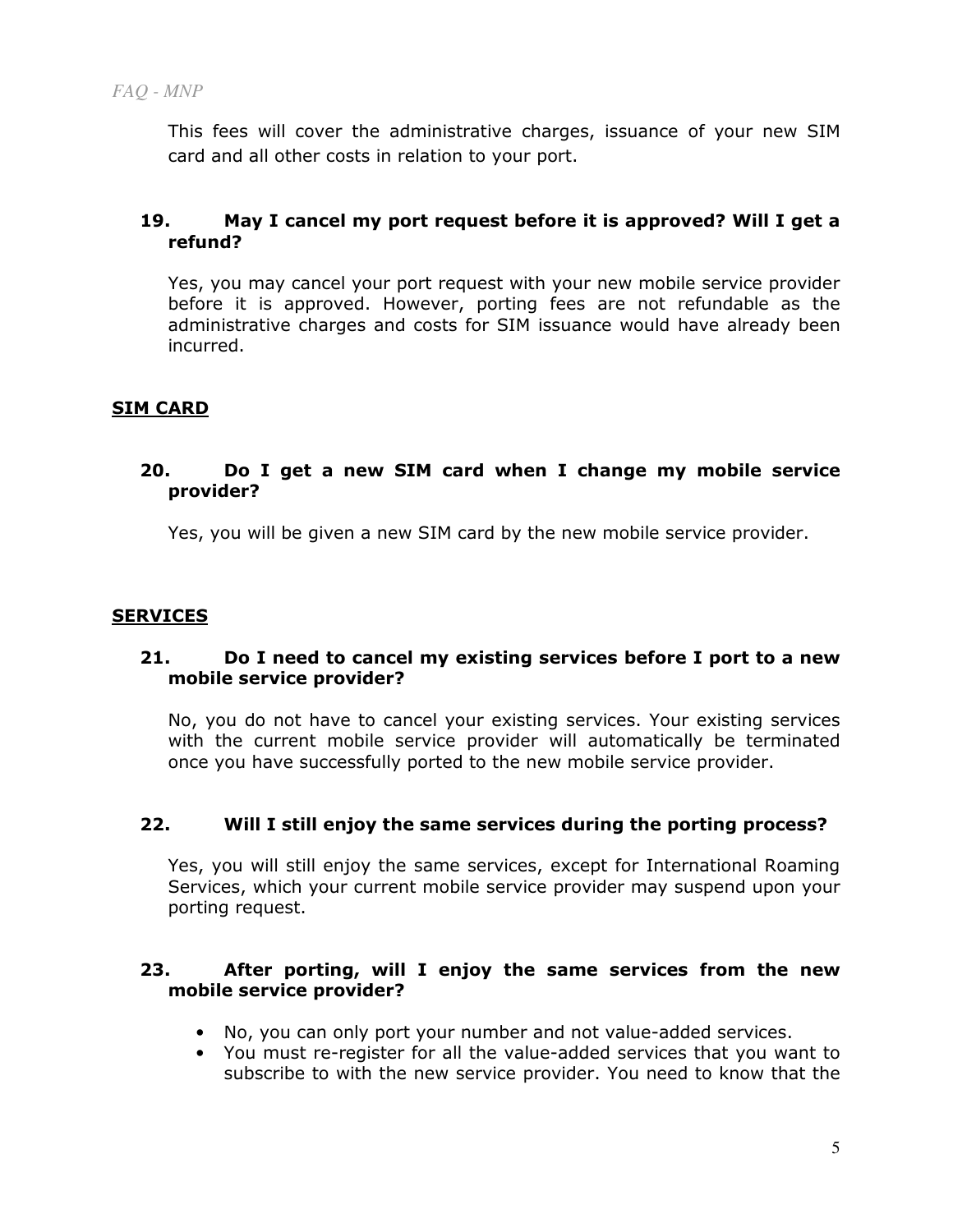new service provider is not obligated to provide identical value-added services.

### 24. What should I do if I have an existing mobile service contract with my current provider?

You have 2 options:

### Option 1

To continue with your existing mobile service provider until your contract expires, then only request to port.

#### Option 2

To cancel your existing contract. However you need to settle all premature contractual obligations with your existing mobile service provider for the cancellation. Find out from your existing mobile service provider exactly what is required in your case.

- > When does my existing mobile service contract expire?
- > Will I have to pay an early termination fee if I transfer my number to a new provider? If so, how much do I need to pay?

### 25. Will I be imposed with a contract by the new mobile service provider?

- Mobile service providers are allowed to impose a maximum contract period of up to 12 months only if they offer incentives to the consumers.
- However, mobile service providers must also provide plans or packages with no contract attached.

### 26. Can I port my number if I am on a prepaid service?

Yes, both prepaid and postpaid customers can request for a port to either a prepaid or postpaid plan with the new mobile service provider.

### Rejection of Port Request

### 27. Can my request be rejected by my current mobile service provider?

To ensure that your porting request is approved, please ensure: